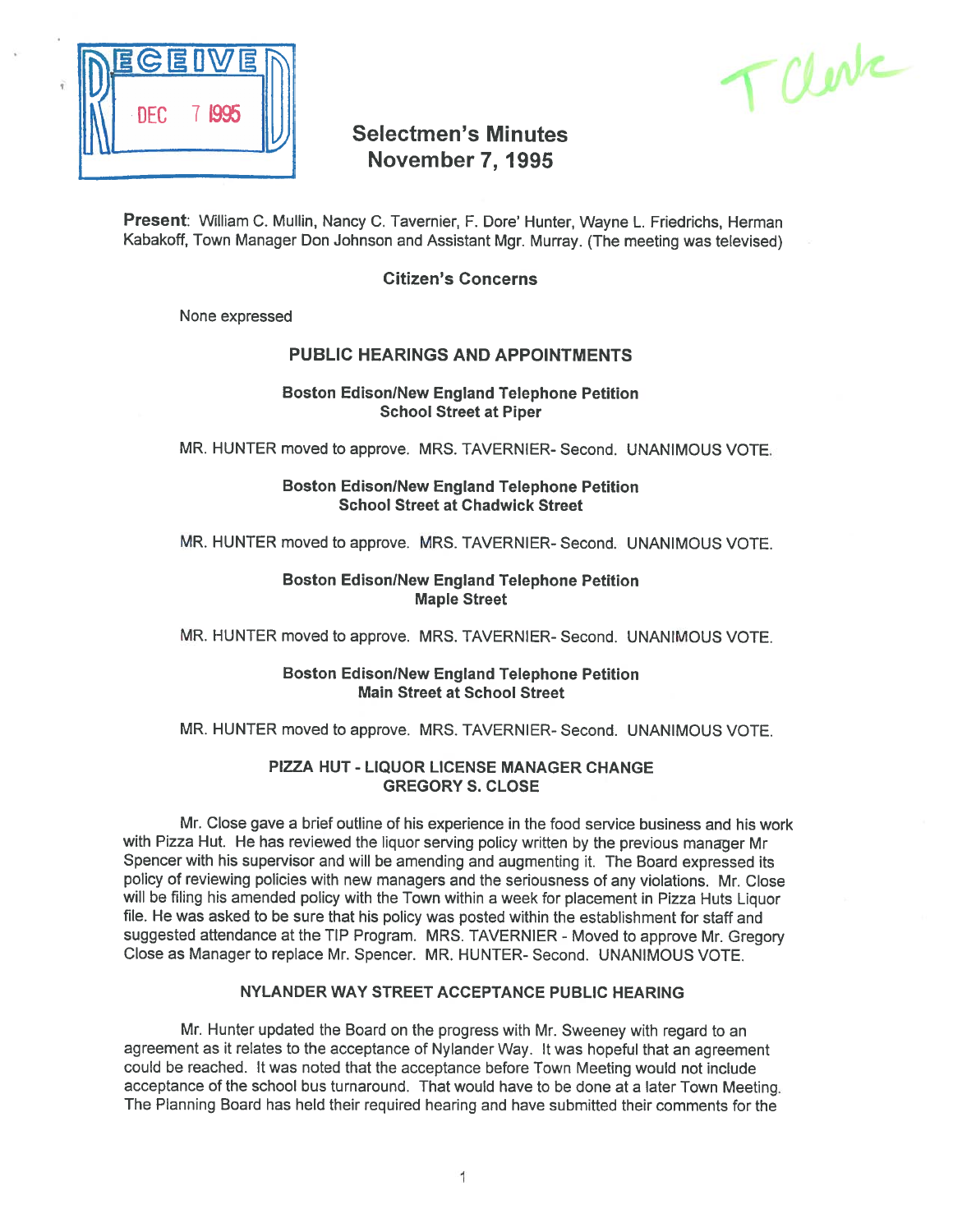file. They too suggested resolution to several outstanding issues before acceptance as outlined in their memo to the Board dated November 7, 1995.

 $\tilde{\mathbf{y}}$ 

Mr. Tolley representing the residents of Mill Corner urged the Board's recommendation be favorable to Town Meeting.

MR. HUNTER - Moved to approve the Order of Street Layout of Nylander Way dated November 7, 1995. MR. KABAKOFF-Second. UNANIMOUS VOTE.

#### POWER STUDY COMMITTEE PRESENTATION

Mr. Gil Orsborn of the MPSC introduced <sup>a</sup> panel of three people involved in municipal power. Mr. Savos Danos of the Littleton Municipal Light Company, Mr. Walter McGrath of Braintree Municipal Light and Power and Mr. Kenneth Barna an attorney representing private power companies. Mr. McGrath spoke about the positive benefits that Braintree receives by supplying their own power. Braintree has 80 employees, is autonomous and not under the restrictions of Proposition <sup>2</sup> 1/2, the department was established in 1892 and currently has no debt. They recently paid off <sup>a</sup> 25 million dollar debt. Braintree has 40,000 residents and the budget for power is approximately 3.7 million/yr. They currently employ <sup>27</sup> people in the generation portion of the Department and charge 8.5 cents per kilowatt hour at the meter to residents. Mr. McGrath is <sup>a</sup> member of the Northeast Power Companies and American Public Power Association and speaks to communities about going public and obtain local control of power. He feels that it has worked well in Braintree and supports power being handled by Local authorities because of the local control it offers.

Mr. Friedrichs asked about the number of communities involved in public power and why more communities had not broken away from private providers. Mr. McGrath said that currently there are 30 systems operating and estimated that in the last 15 years 5 communities/regions had become public power providers mostly in the mid-west, none in Massachusetts. Mr. Friedtichs also asked why more communities had not broken from Edison and other providers? Mr. McGrath felt that the rates had been low, then the oil embargo hit.

Mrs. Tavernier asked Mr. McGrath if he was <sup>a</sup> lobbyist or was paid to spea<sup>k</sup> about public power. He said no he was not <sup>a</sup> lobbyist and was speaking tonight at the reques<sup>t</sup> of the Power Study Committee on behalf of the organizations he is involved in. He had not reviewed the Local Power Study Committee repor<sup>t</sup> as he had only become involved last week. He felt that the Stranded Cost issue is Boston Edison's way of scarring people from forming their own companies, much like what happened when Maine communities were seeking to leave.

Mr. Barna was asked to speak about stranded costs. He presented the board with his firms client list as they are representing local power providers and feel they have been very successful in doing so. He outlined their success with the MBTA which estimates <sup>a</sup> 25 million dollar savings and paid no stranded costs. He cited the US Court of Appeals ruling that stranded costs are illegal. The US Court of Appeals D.C. Circuit has ruled it is in violation of Anti-trust laws. He said that there has been much debate on stranded investment costs and that now is the time to make the move before more options disappear. He said it is <sup>a</sup> matter of options and beginning before those options weren't available. He indicated that no one knows what will happen in the industry in the upcoming years. There is much debate on stranded costs and he felt that the DPU may not allow for more than five years, however, the DUP will take <sup>a</sup> period of time to make the decision.

Mr. Hunter asked Mr. Barna to forward the cases notes to him for his review. Mr. Hunter also asked for clarification of the Town Codes listed on the bar graph submitted to the Board. Mr. McGrath said that Mr. Danos has provided the graph and therefore he could not provide them.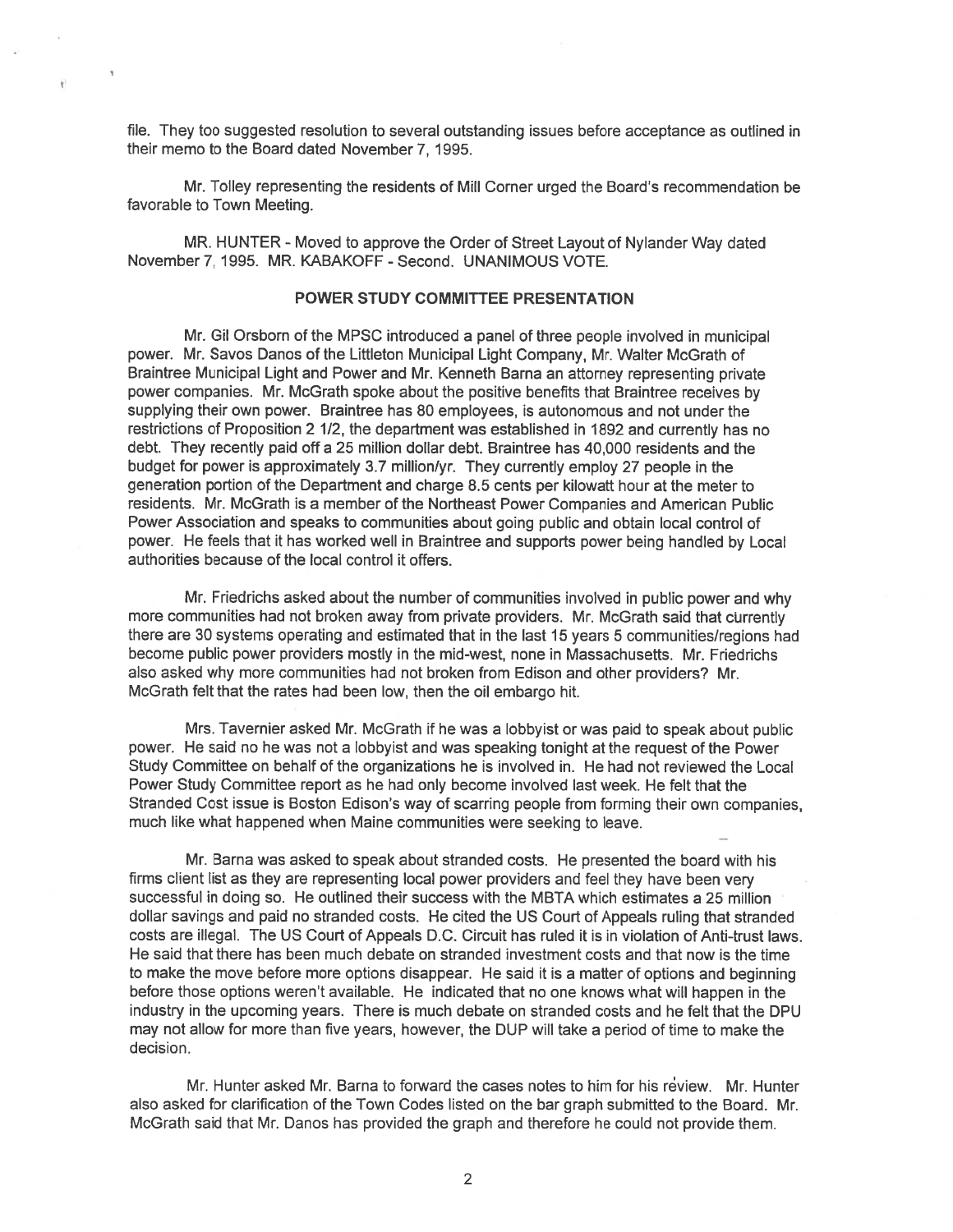#### ISAC WAN PRESENTATION

Mr. Samuel Schwatz and ISAC Members were presen<sup>t</sup> to presen<sup>t</sup> their findings to the Board. Mr. Schwartz said that after much review including looking at other communities experiences they had come to the conclusions listed in the final report. They decided on the INET System, because of the price and service it could provide. He felt that they could add up to five more networks due to nature of the technology. The Town's that had chosen the INET all felt it was the right decision and were very happy with the type of technology it provided. The Committee suggested <sup>a</sup> lease purchase which would allow them to obtain all the equipment up front and spread the paymen<sup>t</sup> out over the term.

Mr. Kabokoff asked about reliability of the INET since he had experienced outages of cable service frequently at this residence. Mr. Schwartz, while not <sup>a</sup> cable subscriber has experienced outages of power and telephone, and felt that was <sup>a</sup> problem that could be addressed by using the "Sneaker Network". He has spoken to the Cable provider and they currently have <sup>a</sup> commitment/policy of <sup>a</sup> two hour repair and service restoration to customers. The Committee has addressed these situations with <sup>a</sup> dial back-up link and line sharing with B34 Modems to connect into the LAN. It is felt that the commitment to service will remain if the cable provider is changed. It was noted that we would have the same rights under the Telecom Act of <sup>1996</sup> which would carry language that Town's still maintain right over the use of the right of way to maintain the right to use the INET free. The committee was asked the cost of not implementing the WAN over the next five years.. Mr. Hunter suggested, and it was agree<sup>d</sup> that the analysis of those costs should be done by Fin Com. Mrs. Tavernier said she learned a lot from the report and commended them for the fine job, and noted the repor<sup>t</sup> revealed <sup>a</sup> \$40,000 less than expected figure. Mr. Friedrichs complemented the committee on the repor<sup>t</sup> and asked that <sup>a</sup> copy be sent to the Fin Com and Library. Mr. Kabakoff too complemented them on the quality of the report.

The Committee was again thanked for bringing the Board their repor<sup>t</sup> on time and will distribute the repor<sup>t</sup> to the Finance Committee and Library.

# MEMORIAL LIBRARY OVERVIEW MEETING WANDA NULL

Wanda Null, Director, made <sup>a</sup> presentation on the history and services that the Memorial Library offers to its patrons. The original portion of the library was <sup>g</sup>ift to the Town in <sup>1890</sup> as <sup>a</sup> Civil War Memorial. They enlarged in <sup>1967</sup> and in <sup>1968</sup> entered into <sup>a</sup> Eastern Region access of interlibraries. In <sup>1989</sup> they entered the Minuteman Network and have access to <sup>30</sup> public and academic libraries with over 3 million items. They have on-line service and 5 divisions each staffed with personnel. They are open <sup>64</sup> hours per week with <sup>12</sup> FTE's and participate in peer groups through the Minuteman Network. They are open on Sundays through <sup>a</sup> <sup>g</sup>ift from the foundation and average 300-400 patrons on those Sundays. They estimate 270,000 loans per year with 50% of those being Children's materials.

Mr. Hunter asked about rules for using the internet. Ms. Null is in the process of developing them, but had not experienced any problems ye<sup>t</sup> as they do not have graphics. They currently have no backlog of users.

Mrs. Null noted she looks forward to updating the Board on the Library Expansion as plans firm up.

# ELIZABETH GOLDEN CAMP ACTON

Mrs. Golden was presen<sup>t</sup> to answer questions from the Board. She indicated that the Conservation Commission has recommended the purchase if 132A funds are reasonably available. She has determined that <sup>5</sup> million in Self-Help Funds are currently available. The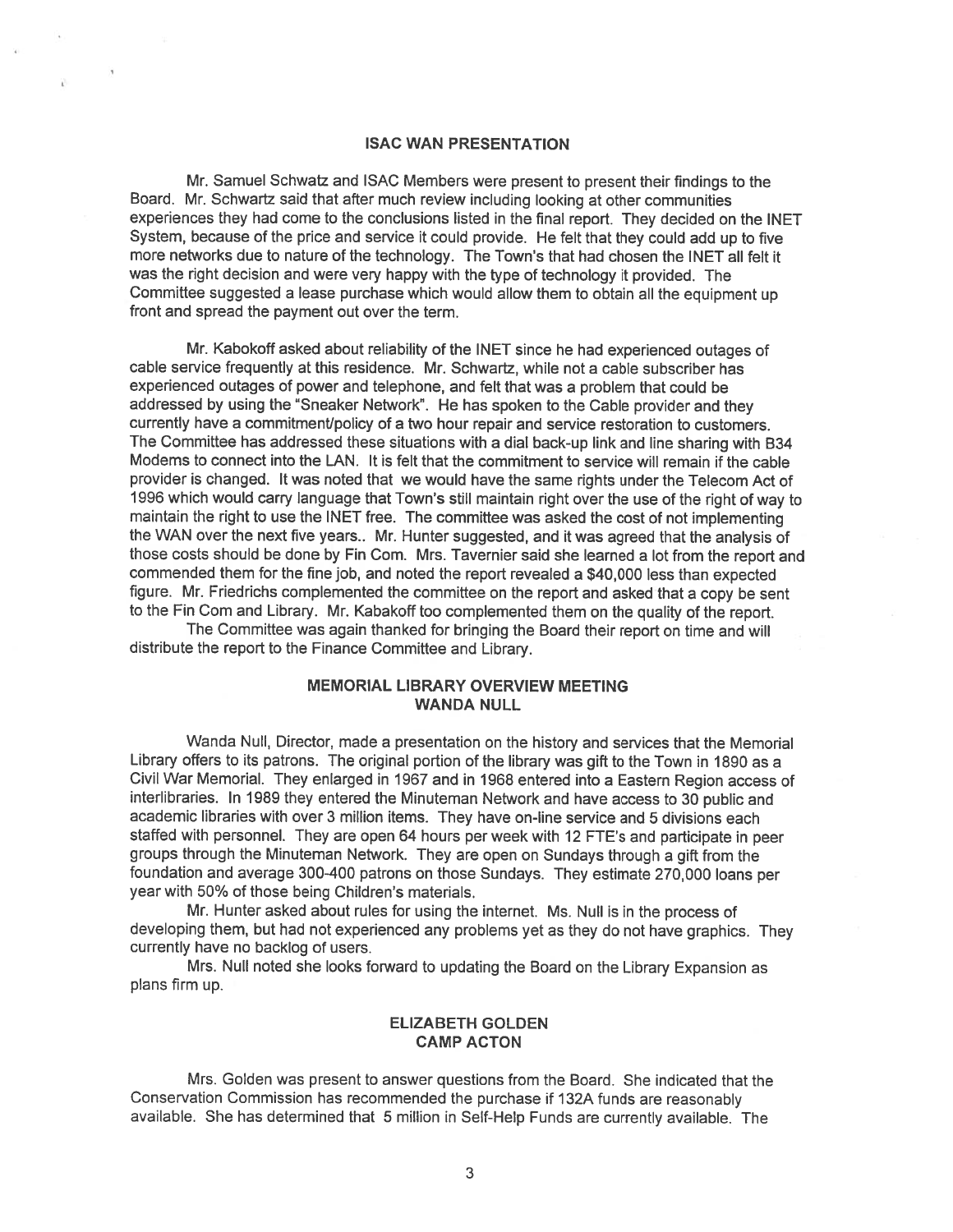Conservation Commission will be reviewing this proposa<sup>l</sup> tomorrow evening and she had <sup>a</sup> meeting scheduled with the Finance Committee later this evening.

Mc. Friedrichs expresse<sup>d</sup> his feeling that the Town's efforts had been undermined by the action taken by her committee. He was distressed that the issue was being <sup>p</sup>layed out in the press with no forum for the Town to answer the charges. The Town was not at <sup>a</sup> standstill. He questioned her relationship to the BayState Circuit Trail. He sees her involvement with that organization as <sup>a</sup> conflict. He also reminded her that the Master Plan was <sup>a</sup> "guideline" He further noted that the 61A committee rated this parce<sup>l</sup> at 13 out of 34. He was distressed with the funding problem created by the article's language and the stipulations attached.

Mr. Hunter too expresse<sup>d</sup> his disappointment with the procedure being ruined by third party individuals. While he could suppor<sup>t</sup> the acquisition of the land, he was displeased with the way it was presented with the proposing of free cash spending. The impact the special town meeting puts on staff with the hours of time to ge<sup>t</sup> the house in order for setting the tax rate and such. The appropriateness of the majority vote vs. <sup>a</sup> 2/3 vote required for bonding was discussed. The overall bad precedent these Special Articles presented along with the strong belief these issues could have waited until an Annual Town Meeting. It was felt that it was <sup>a</sup> goo<sup>d</sup> cause, however, it was handled poorly.

Mrs. Tavernier felt that since the Town did not have the option to bond, that she could not suppor<sup>t</sup> the article. She asked Mrs. Golden who the Committee was comprised of, and if <sup>a</sup> list of the members could be forwarded to the Board. She asked if the neighbors will buy and form <sup>a</sup> conservation trust if the Town does not purchase? Mrs. Tavernier asked how she knew details about the negotiations with the Boy Scouts, who told her the negotiations were stalled and the amounts discussed?. Mrs. Tavernier further stated she would be moving forward to release the Board of Selectmen's executive session minutes of September <sup>12</sup> and 24th pertaining to the negotiations for the publics review. Mrs. Tavernier stated the neighbors of the Boy Scout land approached the Board and asked them to negotiate for the purchase. The neighborhood meeting gave feedback of expenditure up to \$150,000. The Town was negotiating in goo<sup>d</sup> faith with the representatives of the Council of Boy Scouts, which will be shown in the Executive session minutes and expresse<sup>d</sup> her displeasure with the third party intervention which has driven the price up and could requite <sup>a</sup> free cash expenditure instead of bonding alternatives.

Mr. Kabakoff too agteed with Mr. Friedrichs comments and wishes the procedure had been different.

Mrs. Golden regrets not convening the urgency of this to the Board before moving forward and hopes it won't hurt the purchase.

Mr. Roop, <sup>a</sup> neighborhood representative who had brought this potential issue to the Board for resolution and also <sup>a</sup> member of Mrs. Golden's committee felt that <sup>a</sup> outstanding possibility was slipping away he had heard that the Boy Scouts were at <sup>a</sup> negotiation standstill and so they solicited outside the process originally arrange<sup>d</sup> with the Board four months ago.

# SELECTMEN'S BUSINESS

# SPECIAL TOWN MEETING ARTICLE DISCUSSION AND FINALIZATION

Article <sup>I</sup> -Power Feasibility Study - Mr. Kabakoff felt we should suppor<sup>t</sup> the \$40,000 expenditure since the study committee had done so much review and thought it was <sup>a</sup> wise investment.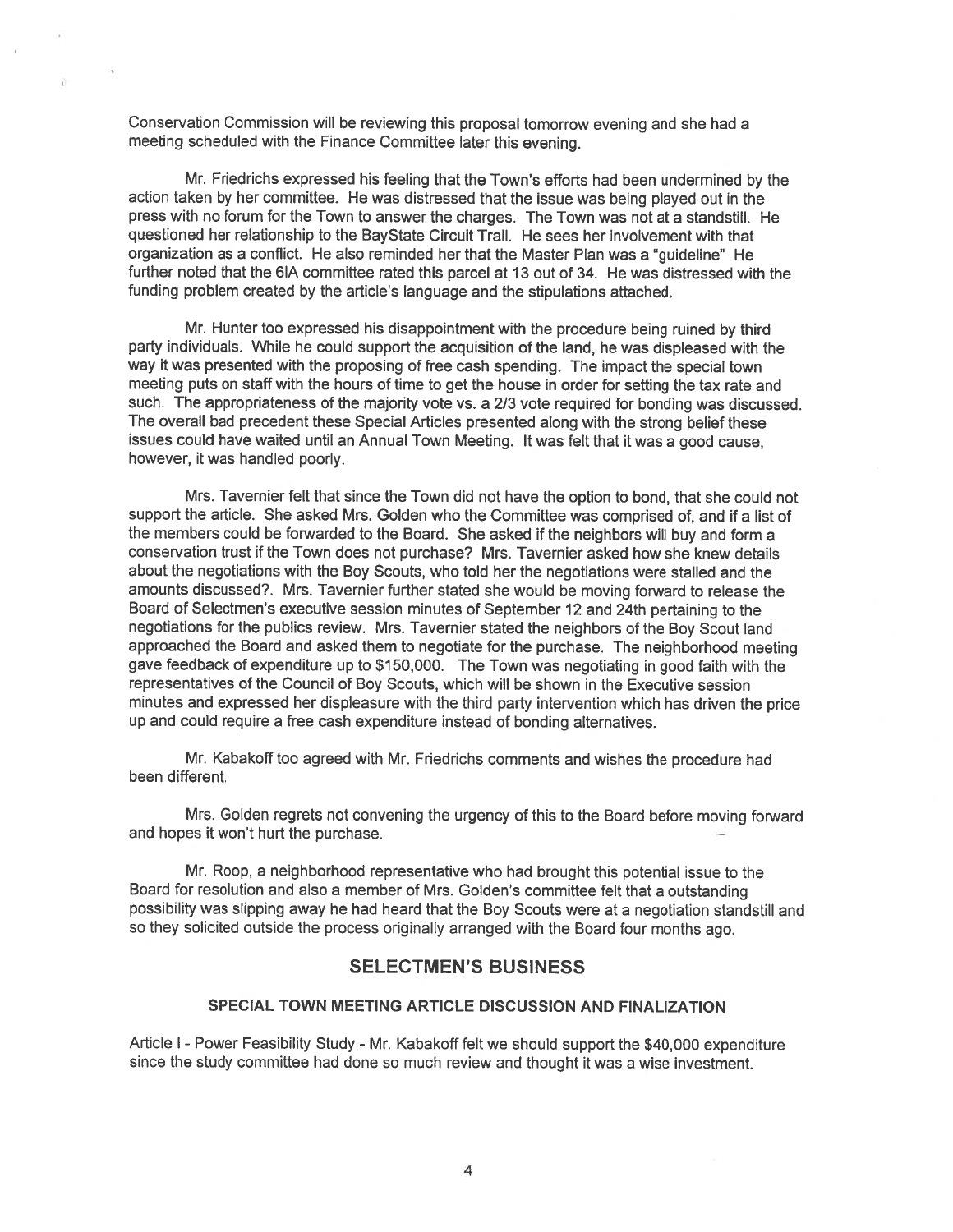Mr. Hunter felt that an RFQ and RFP like the one used for Mill Corner would have been mote appropriate. He was uncomfortable with the change in usual town procedure expresse<sup>d</sup> in the Article.

Mr. Mullin said that it was an issue better reviewed in 3-5 years after all the effects of deregulation were realized. He urge<sup>d</sup> the Town not to "Throw away" \$40,000 on this feasibility study.

Mr. Friedrichs felt it was an issue better addressed at the Annual Town Meeting.

Mr. Hunter felt troubled by the language and would feel more comfortable if the language could be changed at the Meeting.

MR. HUNTER - Moved at the discretion of Mr. Mullin as authorized by the Board of Selectmen if he feels appropriate, to move the article to delete the last sentence. MR. KABAKOFF -Second. Motion Withdrawn

MRS. TAVERNIER -Moved Not Recommend Article 1. MR. HUNTER- Second. UNANIMOUS VOTE.

Article Four -Camp Acton - Mrs. Tavernier asked if wording could be changed to reflect Bonding. She could not suppor<sup>t</sup> the article if the funds were not to be bonded.

MR. FREIDRICHS - Moved to recommend - No Second.

MR. HUNTER - Moved to Recommend with procedural Reservations - MR. FRIEDRICHS -Second. 3 to <sup>2</sup> Motion Passed -Tavernier and Kabakoff voting No.

Article 7- Douglas At Dawn -MRS. TAVERNIER -Moved to Recommend. MR. HUNTER -SECOND. UNANIMOUS VOTE. (Mr. Hunter noting his family involvement, felt no conflict existed)

Article 8 - Merriam Afternoons - MRS. TAVERNIER - Moved to Recommend - MR. HUNTER - Second. UNANIMOUS VOTE.

Article 9 - Gates Amazing Mornings - MRS. TAVERNIER - Moved to Recommend - MR. HUNTER - Second. UNANIMOUS VOTE.

Article 12 -South Acton Center/Mill Cornet Sewer Design - MR. HUNTER - Moved to Recommend. MRS. TAVERNIER - Second. UNANIMOUS VOTE.

### MAPC REPRESENTATIVE

MRS. TAVERNIER- Moved to appoint Christopher Tolley as the Alternate Representative. MR. FRIEDRICHS- Second. UNANIMOUS VOTE.

### ASSABET RIVER RAIL TRAIL

MRS. TAVERNIER -Moved to appoint Martin Gratz as Acton's Representative. MR. HUNTER - Second. UNANIMOUS VOTE.

#### DEBT MORATORIUM

Mr. Mullin reviewed his memo regarding the possible debt moratorium to be enacted if any of the Power Study Citizen Petitions are passed. This would include future projects of sewers, library expansion and NARA. He <sup>p</sup>lanned on seeking the sense of the meeting at the Special Town Meeting.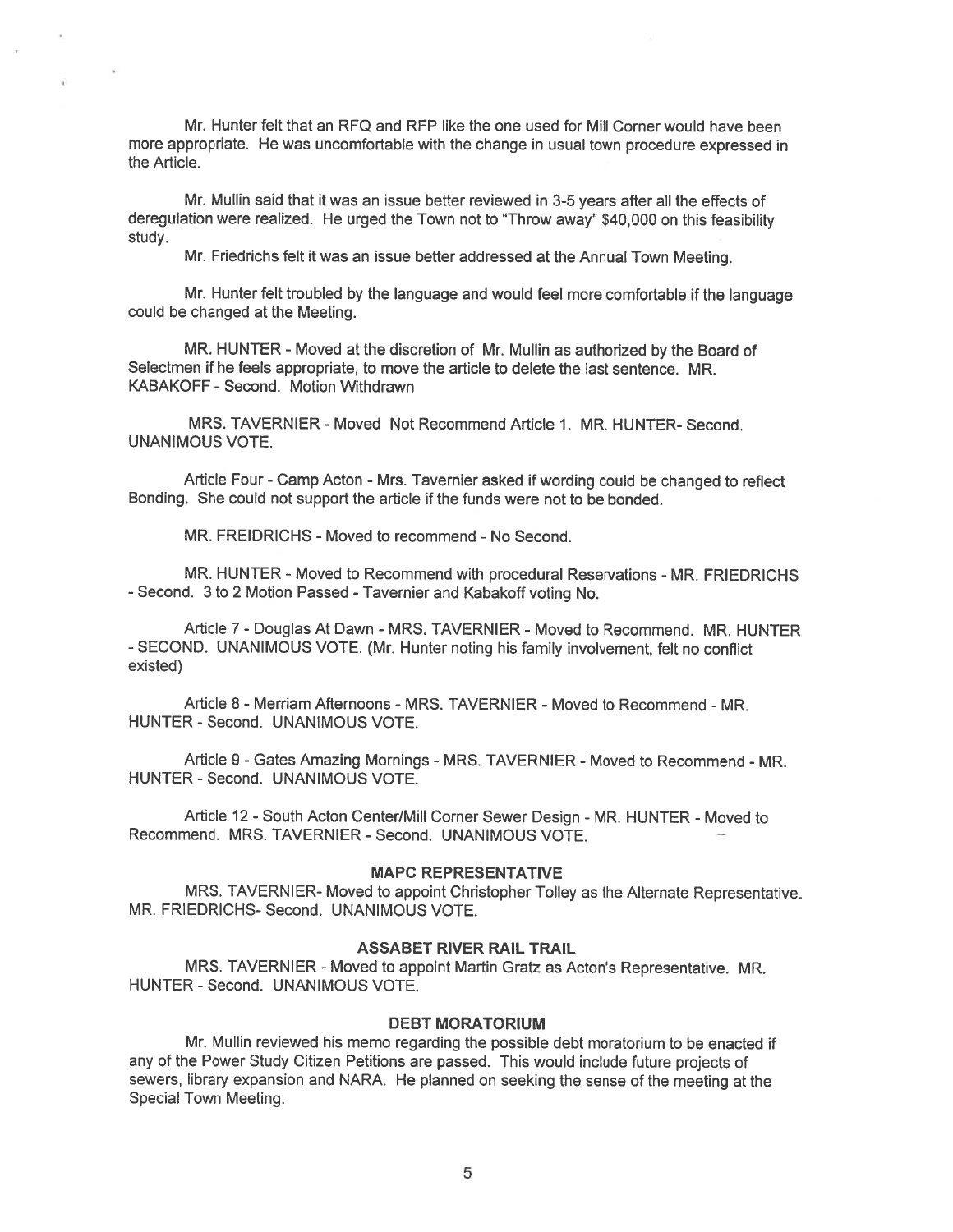Mr. Kabakoff remarked that he thought that Mr. Mullin's moratorium was an emotional reaction, threatening and <sup>a</sup> political overreaction, and could not suppor<sup>t</sup> it.

Mr. Mullin feels it is political in contrast to other items, but we need to be able to lay out <sup>a</sup> capital plan.

#### DUMP PICKING

Mr. Freidrichs noted his complaint of the week is the dump <sup>p</sup>icking exclusion. It was noted that the town had received various complaints and will be modifying the rules to allow the residents to review the items left. The Town Manager noted that we are still having trouble with those people staying for long periods of time.

#### ARTICLE 14

Mr. Kabakoff asked about the implications of opening up the 50+ acres with the propose<sup>d</sup> land transfer. It was noted that the wells would be situated in the area which would preclude over development of the parcel.

#### LEGAL BILLING

Mr. Kabakoff was curious to the sense of the Board. Mr. Hunter felt that the issues should/might need to be addresses in Executive Session since they were confidential in nature. Mr. Kabakoff asked about going out for bids for Town Counsel. Mr. Hunter stated that he felt that we had done REP's in the pas<sup>t</sup> but to go out to Bid, would be the wrong approach.

Middlesex County Selectmen's Association - Mr. Kabakoff asked if the Board wanted to join. Mr. Mullin was not inclined to join. Staff was asked to send the \$50.00 membership fee.

BETH ELOHM SIGN - Mr. Kabakoff asked about the status of the temples request. It was briefly discussed and will be pu<sup>t</sup> on the December 5th agenda under Selectmen's Business.

# CONSENT AGENDA

MR. HUNTER - Moved to Approve the Consent Calendar - MRS. TAVERNIER - Second. UNANIMOUS VOTE.

# TOWN MANAGER'S REPORT

SOUTH ACTON BRIDGE -The Town Manager reported that the State wanted to arrange <sup>a</sup> date and time for the Ground Breaking at the SA Bridge Project. It was decided that November 22nd and or 29th would be good.

2001 LEADERSHIP GROUP -The Town Manager asked the Board for <sup>a</sup> date for the Leadership Social to be held at Town Hall. The Board discussed December 14, 18 and 20. Mr. Freidrichs was not available on the 20th. Mr. Kabakoff was not available on the 18 due to the holidays and it was decided that the 14th would be good.

Meeting Adjourned.

 $Q$  Date:  $Q$ 

ecording Secretary Nov,7 .doc  $\;\;\bigvee\;$ 

// /I It  $/$   $/$   $/$   $/$  $C$ erk $V$ ,  $V$ ,  $V$  $\overline{1}$ //i%5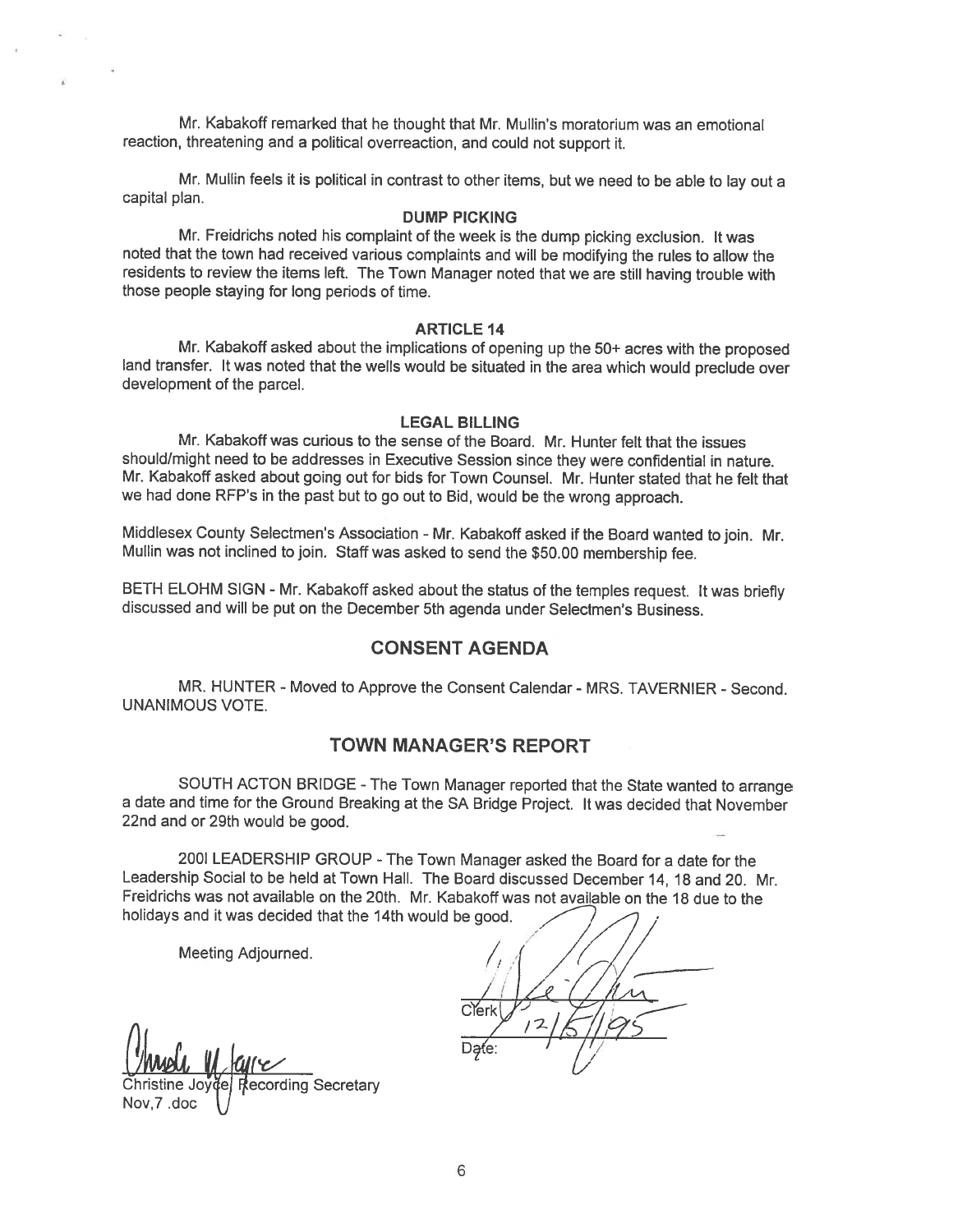#### NOVEMBER 3, 1995,

TO: Board of Selectmen

FROM: William C. Mullin, Chairman

SUBJECT: Selectmen's Report

# **AGENDA** Room 204 NOVEMBER 7, 1995

- I. CITIZEN'S CONCERNS
- II. PUBLIC HEARINGS & APPOINTMENTS
- 1. 7:31 BOSTON EDISON/New England Telephone School St. at Piper Rd. -Enclosed please find Petition and Staff comment for Board Action
- 2. 7:32 BOSTON EDISON/New England Telephone School Street at Chadwick St. -Enclosed please find Petition and Staff comment for Board Action.
- 3. 7:33 BOSTON EDISON! New England Telephone- Maple St.- Enclosed <sup>p</sup>lease find Boston Edison Petition and Staff comment for Board action.
- 4. 7:34 BOSTON EDISON INew England Telephone Main St. at School St. -Enclosed find Petition and Staff comment for Board action.
- 5. 7:35 PIZZA HUT MANAGER CHANGE- Mr. Gregory Close Enclosed <sup>p</sup>lease find <sup>a</sup> reques<sup>t</sup> from Pizza Hut of America, Inc. to replace Mr. Spencer with Mr. Gregory S. Close as the Manager for the store located at 273 Great Road for Board action.
- 6. 7:45 PUBLIC HEARING NYLANDER WAY STREET ACCEPTANCE Enclosed <sup>p</sup>lease find the back up materials outlining the process of accepting Streets as public ways.
- 7. 8:00 POWER STUDY COMMITTEE The Power Study Committee has requested an opportunity to discuss this subject with the Board.
- 8. 8:15 ISAC -Enclosed <sup>p</sup>lease find <sup>a</sup> repor<sup>t</sup> from ISAC regarding the WAN. Representatives from the Committee will be in to discuss the repor<sup>t</sup> and answer any questions the Board may have regarding the report.
- 9. 8:30 MEMORIAL LIBRARY OVERVIEW Mrs. Null will be in to brief the Board on the functions and activities of the Memorial Library.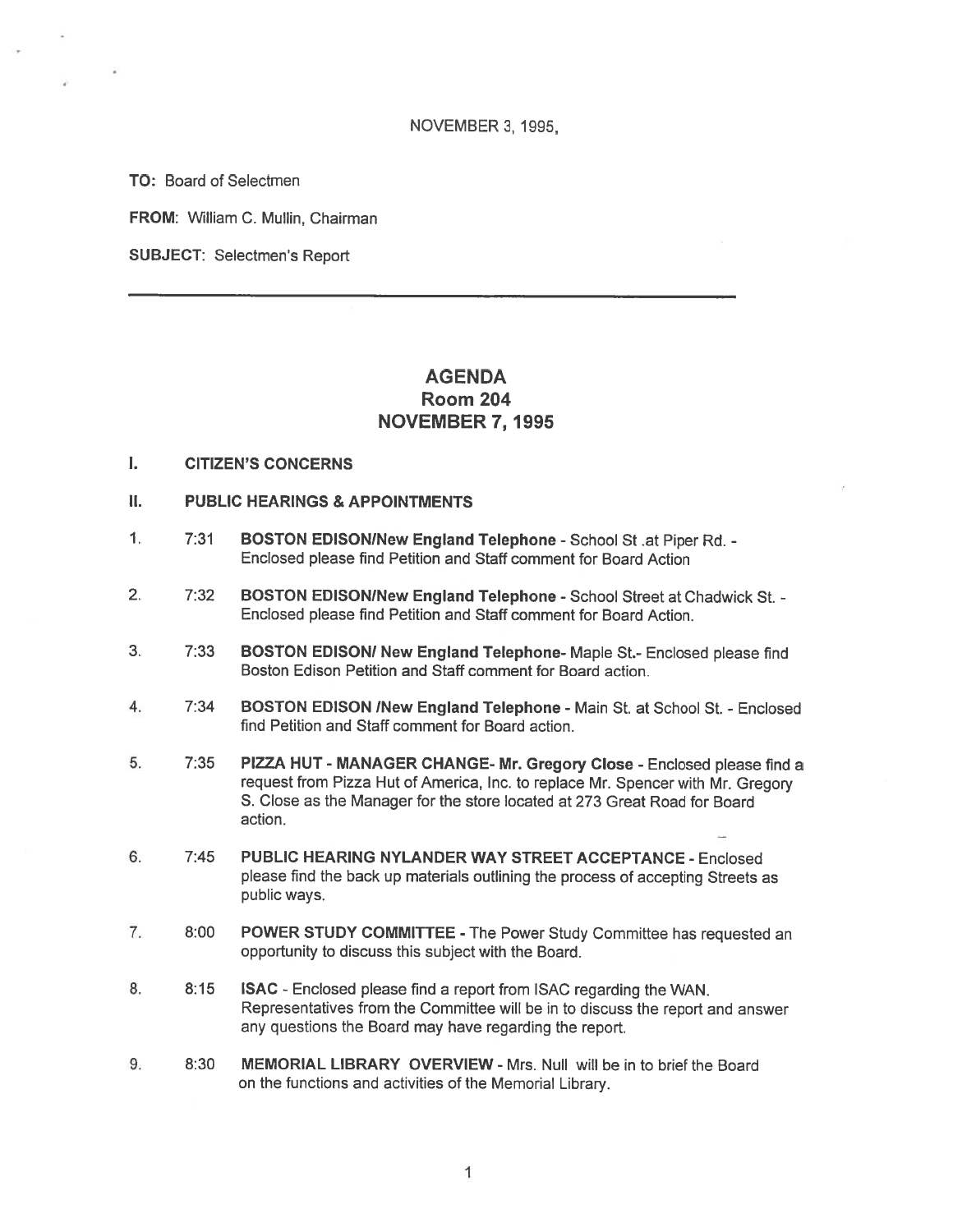10. 8:45 ELIZABETH GOLDEN - Mrs. Golden will be in to discuss Camp Acton. Enclosed please find materials that she has forwarded for Board review.

# III. SELECTMEN'S BUSINESS

11. Special Town Meeting -Enclosed <sup>p</sup>lease find the warrant for the November <sup>15</sup> Special Town Meeting along with other pertinent materials for final votes/action by the Board.

12. MAPC Representative -Enclosed <sup>p</sup>lease find <sup>a</sup> reques<sup>t</sup> from the Planning Board to appoint Mr. Christopher Tolley as Jim Lee's Alternate to MAPC for Board action.

13. ASSABET RIVER RAIL TRAIL -Enclosed <sup>p</sup>lease find <sup>a</sup> reques<sup>t</sup> from CTPS and recommendation from Kathryn Garcia, ARRT volunteer, for the appointment of an Acton representative to the Advisory Committee that will provide guidance and review for the Assabet River Rail Trail Feasibility Study being undertaken by CTPS, for Board action.

# IV. CONSENT AGENDA

14. SECTION 8 RENEWAL CONTRACT -Enclosed <sup>p</sup>lease find correspondence from the Acton Housing Authority for Board action.

15. ACCEPTANCE OF GIFT -Enclosed <sup>p</sup>lease find <sup>a</sup> reques<sup>t</sup> for Board acceptance of <sup>a</sup> Soil Evaluators Review Session seminar donated by ABC Cesspool to be used by Board of Health staff for Board action.

16. SITE PLAN SPECIAL USE PERMIT DECISION - INDOOR SPORTS -Enclosed <sup>p</sup>lease find the Decision for Board signature.

17. USE OF TOWN HALL -Enclosed <sup>p</sup>lease find <sup>a</sup> reques<sup>t</sup> and staff comment regarding the use of the Town HaIl lobby for the Friends of the Acton Libraries' Annual Book Sale for Board action.

# V. TOWN MANAGER'S REPORT

18. SOUTH ACTON BRIDGE - Enclosed find a request for the Board's preference as to a Ground Breaking Ceremony date.

19. <sup>2001</sup> LEADERSHIP SOCIAL -Enclosed find <sup>a</sup> memo from the Town Manager seeking the Board's preference with regard to scheduling <sup>a</sup> "2001 Leadership Social" in December.

# VI. EXECUTIVE SESSION

# MEETINGS

# Special Town Meeting - November 15, 1995

# ADDITIONAL INFORMATION

Enclosed <sup>p</sup>lease find additional correspondence that is strictly informational and requires no Board action.